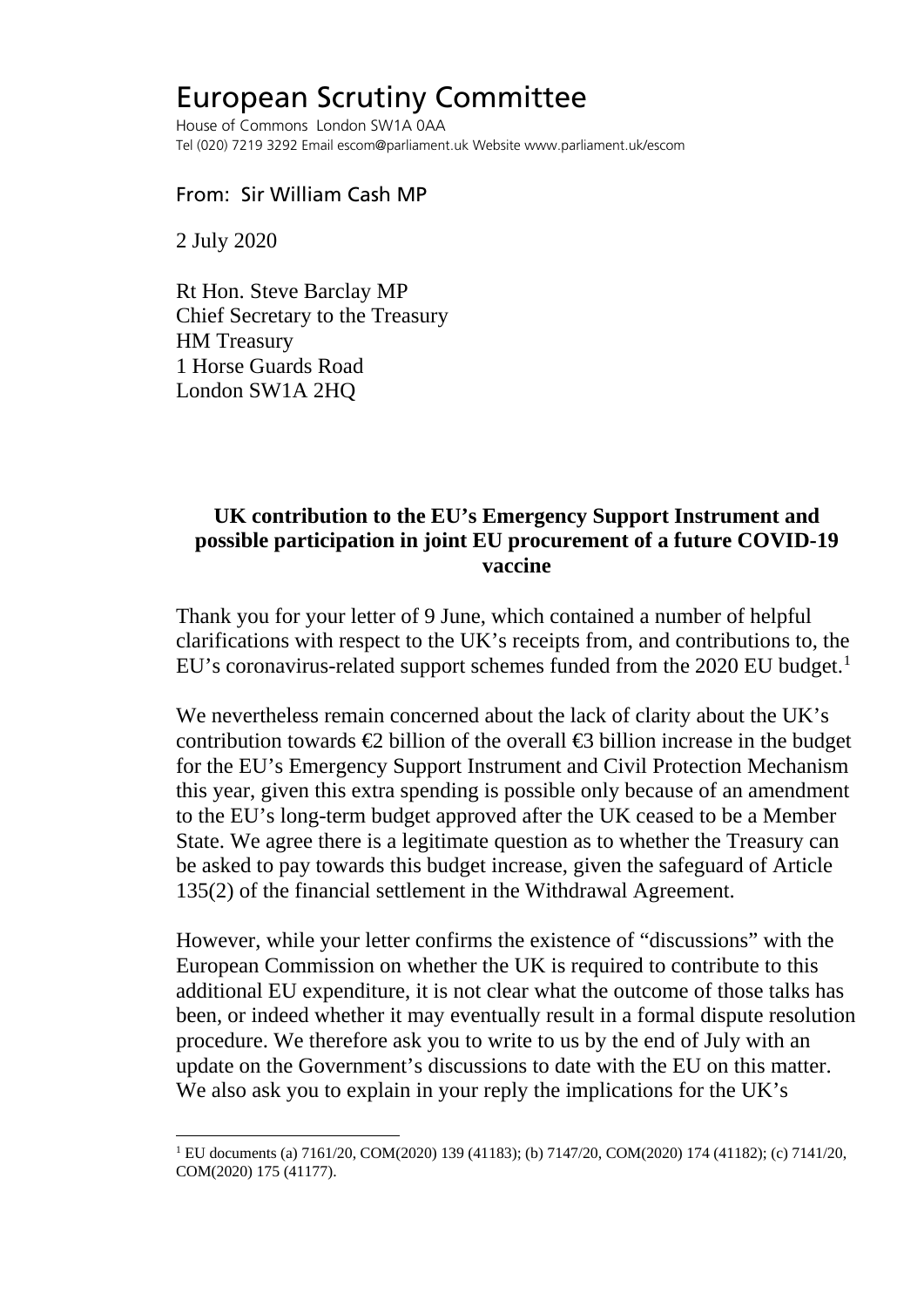eligibility to receive funding from the Emergency Support Instrument and Civil Protection Mechanism until the end of 2020, if the Government and EU were to agree that the UK does not need to contribute towards the share of any additional EU spending via these Instruments this year which is based on the modified reserve known as the Global Margin for Commitments (GMC).

With respect to this latter point, the publication of the EU's COVID-19 Vaccination Strategy of 17 June has also underlined the importance of the Government maximising the benefit the UK derives from EU spending while it still contributes to its budget. In particular, we note that a "significant proportion" of the new funding for the Emergency Support Instrument, to which the size of the UK's contribution under the Withdrawal Agreement is apparently disputed, is intended be used to finance Advance Purchase Agreements (APAs) between the European Commission and pharmaceutical companies to secure stocks of a future COVID vaccine, in effect by making a down payment to cover its production costs ahead of a joint international procurement exercise.

It is not clear if the UK, as a contributor to the EU budget until the year, can participate in these EU-led APAs, and – if so – how this would be affected by any outstanding dispute over the UK's financial contribution to the initiative via the Emergency Support Instrument. The controversy earlier this year surrounding the UK's non-participation in a number of other COVID-related joint procurement initiatives organised by the EU has underlined the need to establish clearly what the Government's position is. We therefore expect the Department of Health and Social Care, in its forthcoming Explanatory Memorandum on the EU Vaccination Strategy, to reflect on the costs and benefits of UK participation in the APAs for a coronavirus vaccine, and how this might be affected by any dispute around the extent of the UK's contribution to the Emergency Support Instrument that will fund those Agreements. To that end, I am copying this letter to the Parliamentary Under Secretary of State for Innovation.

Finally, the Committee has also asked me to underline again the importance it attaches to effective parliamentary scrutiny of the UK-EU Joint Committee and its Specialised Committees, including on the financial settlement. It is not acceptable that information on the Government's discussions with the EU in relation to the financial consequences for the UK of the amended Global Margin for Commitments on the financial settlement was reported first in the press, especially when we had already asked you for information on this matter a number of weeks previously and your Explanatory Memorandum failed to indicate there was a potential issue. We will continue to pursue the general transparency of the work of the Joint Committee and the Specialised Committee with the Cabinet Office, but also expect individual Departments to